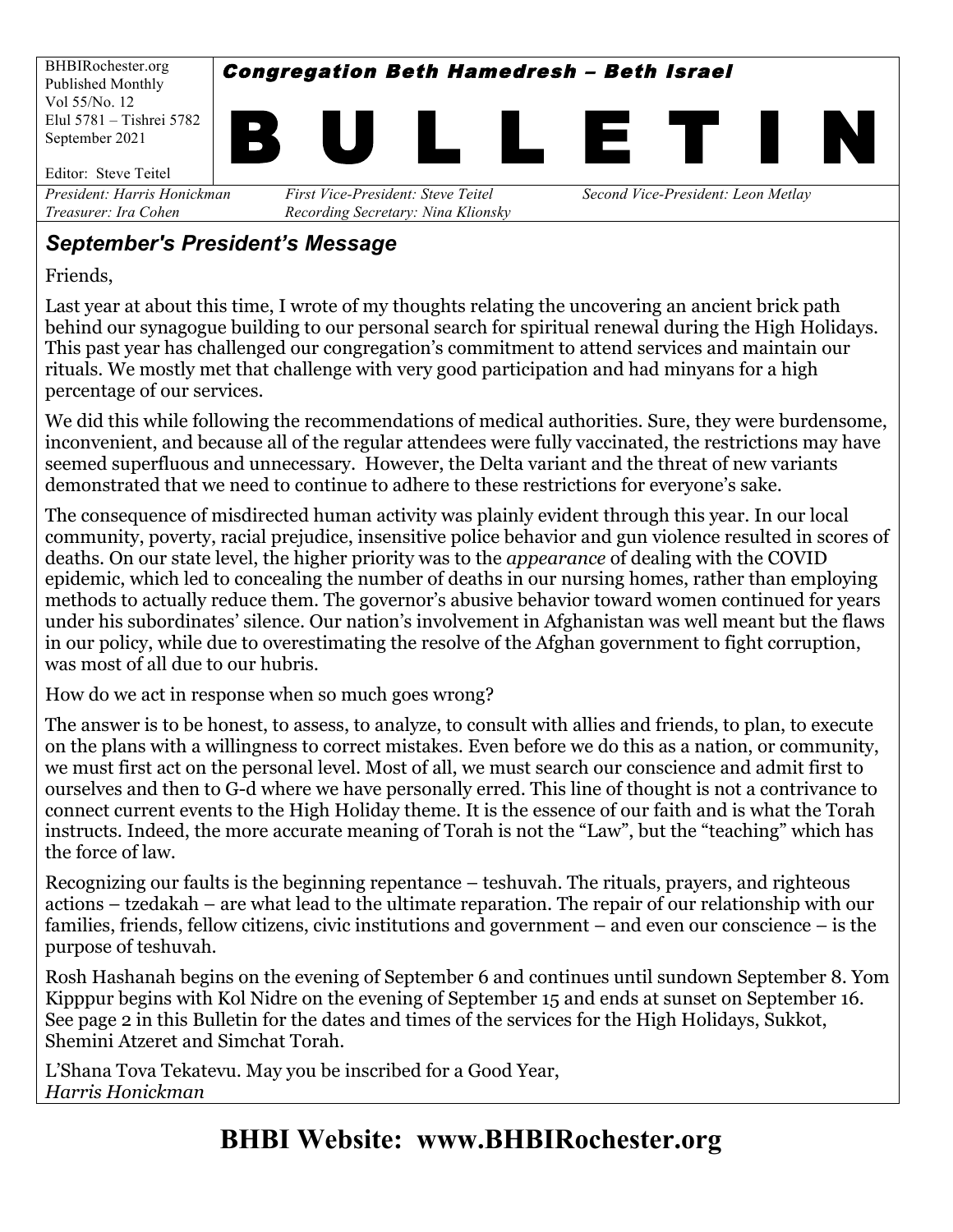# **BHBI CALENDAR OF EVENTS – SEPTEMBER 2021**

| Friday    | Sept 3  | 6:00 PM  | Erev Shabbat at Temple Beth Am in-person and on Zoom - see below for<br>further information (light candles 7:23 PM)                           |  |  |  |
|-----------|---------|----------|-----------------------------------------------------------------------------------------------------------------------------------------------|--|--|--|
| Saturday  | Sept 4  | 10:00 AM | Shabbat Morning Service at BHBI<br>Torah: Nitzavim                                                                                            |  |  |  |
| Sunday    | Sept 5  | 9:00 AM  | Service live streamed, visit www.BHBIRochester.org for the Zoom link                                                                          |  |  |  |
| Monday    | Sept 6  | 7:15 PM  | Erev Rosh Hashanah 1st Day (light candles 7:18 PM)                                                                                            |  |  |  |
| Tuesday   | Sept 7  | 9:00 AM  | Rosh Hashanah 1st Day Service                                                                                                                 |  |  |  |
|           |         | 5:00 PM  | Tashlich with Temple Beth Am, meet outside door A of Temple B'rith<br>Kodesh.                                                                 |  |  |  |
|           |         | 5:30 PM  | Mincha with Temple Beth Am, outside door A of TBK, bring a lawn chair                                                                         |  |  |  |
|           |         | 8:00 PM  | Erev Rosh Hashanah 2nd Day and Seder with Temple Beth Am on Zoom                                                                              |  |  |  |
| Wednesday | Sept 8  | 9:00 AM  | only – see below for Zoom link (light candles after 8:17 PM)<br>Rosh Hashanah 2nd Day Service                                                 |  |  |  |
| Friday    | Sept 10 | 6:00 PM  | Erev Shabbat at Temple Beth Am in-person and on Zoom - see below for                                                                          |  |  |  |
|           |         |          | further information (light candles 7:11 PM)                                                                                                   |  |  |  |
| Saturday  | Sept 11 | 10:00 AM | Shabbat Morning Service at BHBI<br>Torah: Vayelech                                                                                            |  |  |  |
| Sunday    | Sept 12 | 9:00 AM  | Service live streamed, visit www.BHBIRochester.org for the Zoom link                                                                          |  |  |  |
| Monday    | Sept 13 | 7:30 PM  | BHBI Board of Trustees Meeting via Zoom                                                                                                       |  |  |  |
| Wednesday | Sept 15 | 6:45 PM  | Erev Yom Kippur Kol Nidre Service (light candles 7:02)                                                                                        |  |  |  |
| Thursday  | Sept 16 | 9:00 AM  | Yom Kippur Morning Service, Yizkor roughly at 11:00 AM                                                                                        |  |  |  |
|           |         | 6:00 PM  | Yom Kippur Mincha, Ne'ila, and Maariv                                                                                                         |  |  |  |
|           |         | 8:00 PM  | Yom Kippur Ends                                                                                                                               |  |  |  |
| Friday    | Sept 17 | 6:00 PM  | Erev Shabbat at Temple Beth Am in-person and on Zoom - see below for<br>further information (light candles 6:58 PM)                           |  |  |  |
| Saturday  | Sept 18 | 10:00 AM | <b>Shabbat Morning Service at BHBI</b><br>Torah: Ha'azinu                                                                                     |  |  |  |
| Sunday    | Sept 19 | 10:00 AM | Meet at BHBI to set up the sukkah $-$ no service this morning                                                                                 |  |  |  |
| Monday    | Sept 20 | 6:30 PM  | Erev Sukkot 1st Day Service with Temple Beth Am at BHBI (light<br>candles 6:53 PM)                                                            |  |  |  |
| Tuesday   | Sept 21 | 9:30 AM  | Sukkot 1st Day Service with Temples Beth Am and Beth David at BHBI                                                                            |  |  |  |
|           |         |          | Erev Sukkot 2nd Day no service (light candles after 7:51 PM)                                                                                  |  |  |  |
| Wednesday | Sept 22 | 9:30 AM  | Sukkot 2nd Day Service with Temples Beth Am and Beth David, at<br>Temple Beth Am in-person and on Zoom – see below for further<br>information |  |  |  |
| Friday    | Sept 24 | 6:00 PM  | Erev Shabbat at Temple Beth Am in-person and on Zoom – see below for<br>further information (light candles 6:45 PM)                           |  |  |  |
| Saturday  | Sept 25 | 10:00 AM | Shabbat Morning Service at BHBI<br>Torah: Sukkot Chol Hamoed                                                                                  |  |  |  |
| Sunday    | Sept 26 | 9:00 AM  | Service live streamed, visit www.BHBIRochester.org for the Zoom link                                                                          |  |  |  |
| Monday    | Sept 27 | 6:30 PM  | Erev Shmini Atzeret with Yizkor, with Temples Beth Am and Beth David                                                                          |  |  |  |
|           |         |          | at Beth Am in-person and on Zoom – see below for further information<br>(candle lighting 6:40 PM)                                             |  |  |  |
| Tuesday   | Sept 28 | 9:30 PM  | Shmini Atzeret Day Service with Yizkor, with Temples Beth Am and Beth<br>David at BHBI                                                        |  |  |  |
|           |         | 7:30 PM  | Erev Simchat Torah Service with Temples Beth Am and Beth David at                                                                             |  |  |  |
|           |         |          | Temple Beth Am in-person and on Zoom – see below for further                                                                                  |  |  |  |
|           |         |          | information (candle lighting after 7:38 PM)                                                                                                   |  |  |  |
| Wednesday | Sept 29 | 9:30 AM  | Simchat Torah Day Service, with Beth Am and Beth David, at BHBI                                                                               |  |  |  |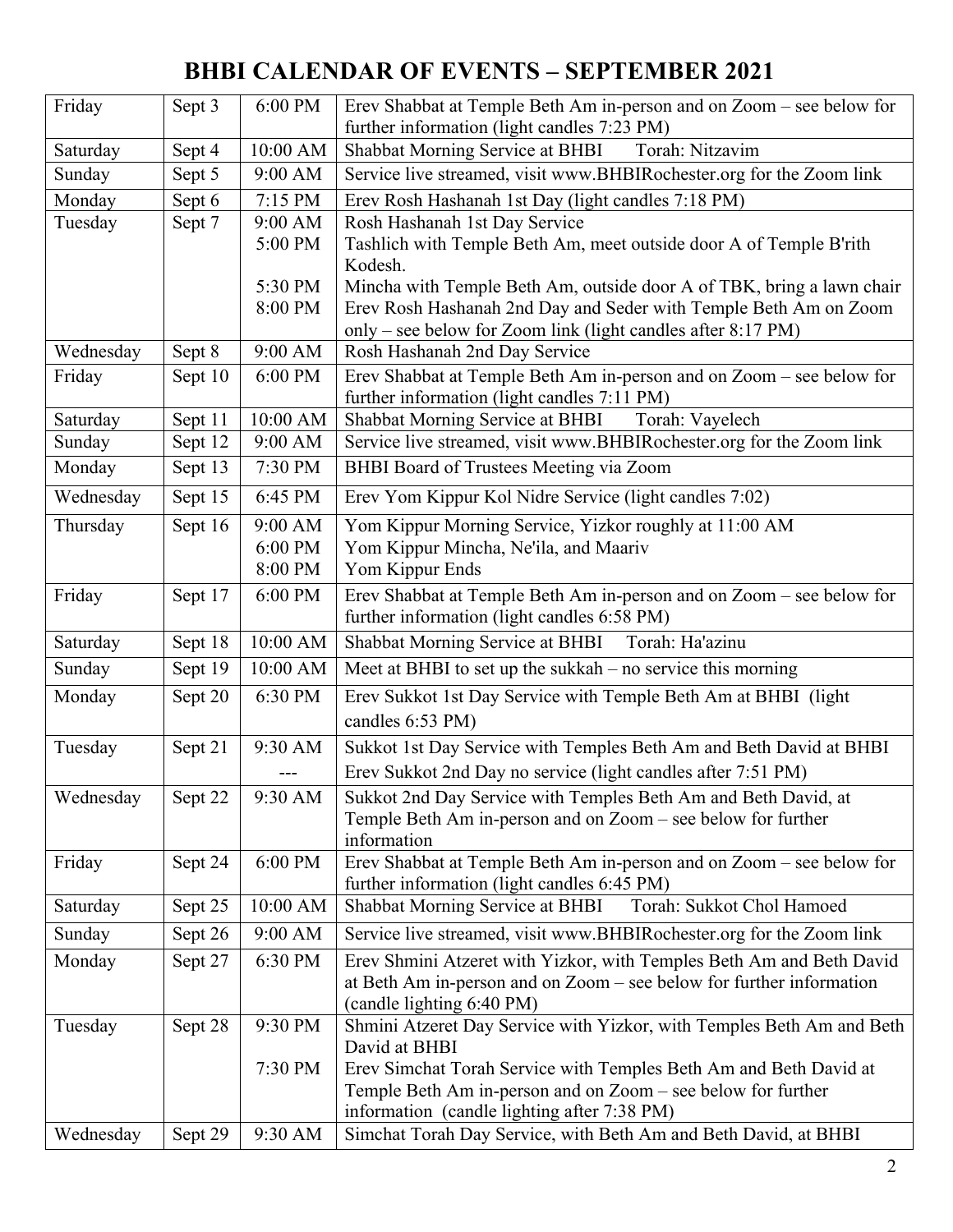## **SERVICES for SHABBAT and the HOLIDAYS**

**BHBI** has resumed in-person Shabbat Morning Services, each Saturday at 10 AM. For Shabbat and for the Holidays, we meet indoors in our sanctuary, where we have six HEPA air filtering units running. Masks are required, KN95 masks available, and seating is socially distanced. Sunday morning services continue on Zoom at 9:00 AM, see the shul website for the Zoom link.

**Temple Beth Am** has Shabbat Evening Services every Friday at 6 PM, live in the TBA sanctuary and livestreamed on Zoom. For Shabbat and for the Holidays, if you wish to join in-person, reservations are required at least two days before the service. Make reservations by emailing Ronna Marsh at ronnamarsh@yahoo.com. For in-person services, masks are required and you must present proof of covid vaccination (a valid vaccination card) either at the service or in advance by emailing Ronna. If you wish to join the Zoom stream, please connect to the service before the start of Shabbat/Holiday and set your computer not to go into sleep mode. Please confirm service details by going to the Beth Am website, bethamrochester.org. The Beth Am Zoom link is: https://us02web.zoom.us/j/6337493851

### **DONATIONS THANK YOU FOR YOUR GENEROSITY!**

In memory of Oscar Hart *Steve and Helen Gulack*

In memory Harold Krinksy *Rosemary Hyland*

Wishing a full recovery to grandson Amory *Cathy Block*

In memory of mother Katy Metlay *Leon Metlay and Nina Klionsky*

In memory of Alan Gold *Norm and Lyn Adams*

In memory of Rose T. Cohen *Ira Cohen and Ellen Franke*

In memory of Jerry Swartz *Sue Baker*

In memory of mother Beverly Clark *Jill Clark-Foulkes*

In memory of parents Clara and Samuel Spencer, and in memory of wife Jean Spencer *Herb Spencer*



## **The National Council of Jewish Women reminds you to register to vote!**

Below is a link to obtain an absentee ballot the November 2, 2021 elections. Whether you choose **Online Absentee Ballot Application or Printable Absentee Ballot Application, check "Temporary illness or physical disability."** The NYS Legislature extended "no excuse absentee voting" until December 31, 2021. https://www.monroecounty.gov/elections-absentee

For further information go to https://www.monroecounty.gov/elections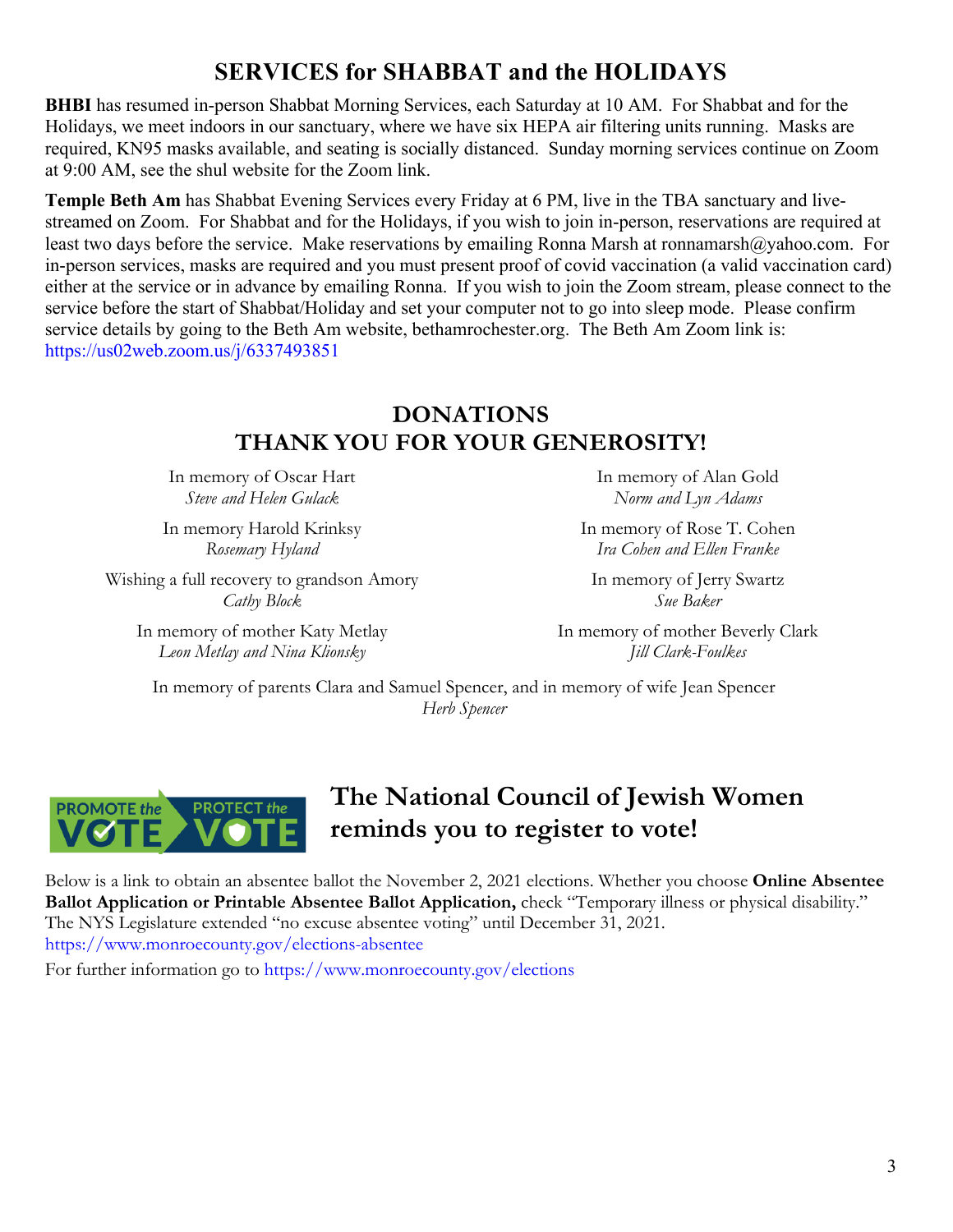### **HIGH HOLY DAY SERVICES**

#### *Come join us to usher in the New Year!*

BHBI's High Holy Day Services, led by Dr. George Kornfeld, will take place indoors in the BHBI sanctuary where we have six HEPA air filtering units running. Masks are required, KN95 masks available, and seating is socially distanced.

#### **Rosh Hashanah**:

| Monday, September 6:     | Erev 1st Day at 7:15 PM (light candles at 7:18 PM)                                                                                           |  |  |  |  |  |
|--------------------------|----------------------------------------------------------------------------------------------------------------------------------------------|--|--|--|--|--|
| Tuesday, September 7:    | Morning 1st Day Service at 9:00 AM                                                                                                           |  |  |  |  |  |
|                          | Tashlich at 5:00 PM, meet outside door A of Temple B'rith Kodesh                                                                             |  |  |  |  |  |
|                          | Mincha at 5:30 PM, with Beth Am outside door A of TBK, bring a lawn chair                                                                    |  |  |  |  |  |
|                          | Erev 2nd Day at 8:00 PM with Beth Am on Zoom (light candles after 8:17 PM)<br>The Beth Am Zoom link is: https://us02web.zoom.us/j/6337493851 |  |  |  |  |  |
| Wednesday, September 8:  | Morning 2nd Day Service at 9:00 AM                                                                                                           |  |  |  |  |  |
| Yom Kippur:              |                                                                                                                                              |  |  |  |  |  |
| Wednesday, September 15: | Kol Nidre at 6:45 PM (light candles at 7:02 PM)                                                                                              |  |  |  |  |  |
| Thursday, September 16:  | Morning Service with Yizkor at 9:00 AM                                                                                                       |  |  |  |  |  |
|                          | Mincha Service at 6:00 PM, followed by Neilah and Maariv                                                                                     |  |  |  |  |  |
|                          | Yom Kippur ends 8:00 PM                                                                                                                      |  |  |  |  |  |

#### **New Year's Greeting**

*Would you like to have your name(s) listed along with New Year's greetings to the congregation in the October BHBI Bulletin? If so, complete and send in the form below by September 20nd.* 

Names to be listed with New Year's greetings in the October bulletin: \_\_\_\_\_\_\_\_\_\_\_\_\_\_\_\_\_\_\_\_\_\_\_\_\_\_\_\_\_\_\_\_\_\_\_

Send this form along with a check for \$5 made out to Congregation BHBI, 1369 East Ave., Rochester, NY 14610

## **HIGH HOLY DAY APPEAL**

The Congregation depends on its members and friends to support our ongoing services and activities throughout the year. Please be generous when you consider a donation to our High Holy Day Appeal.





*We Wish You and Yours a Happy, Healthy, and Sweet New Year 5782!*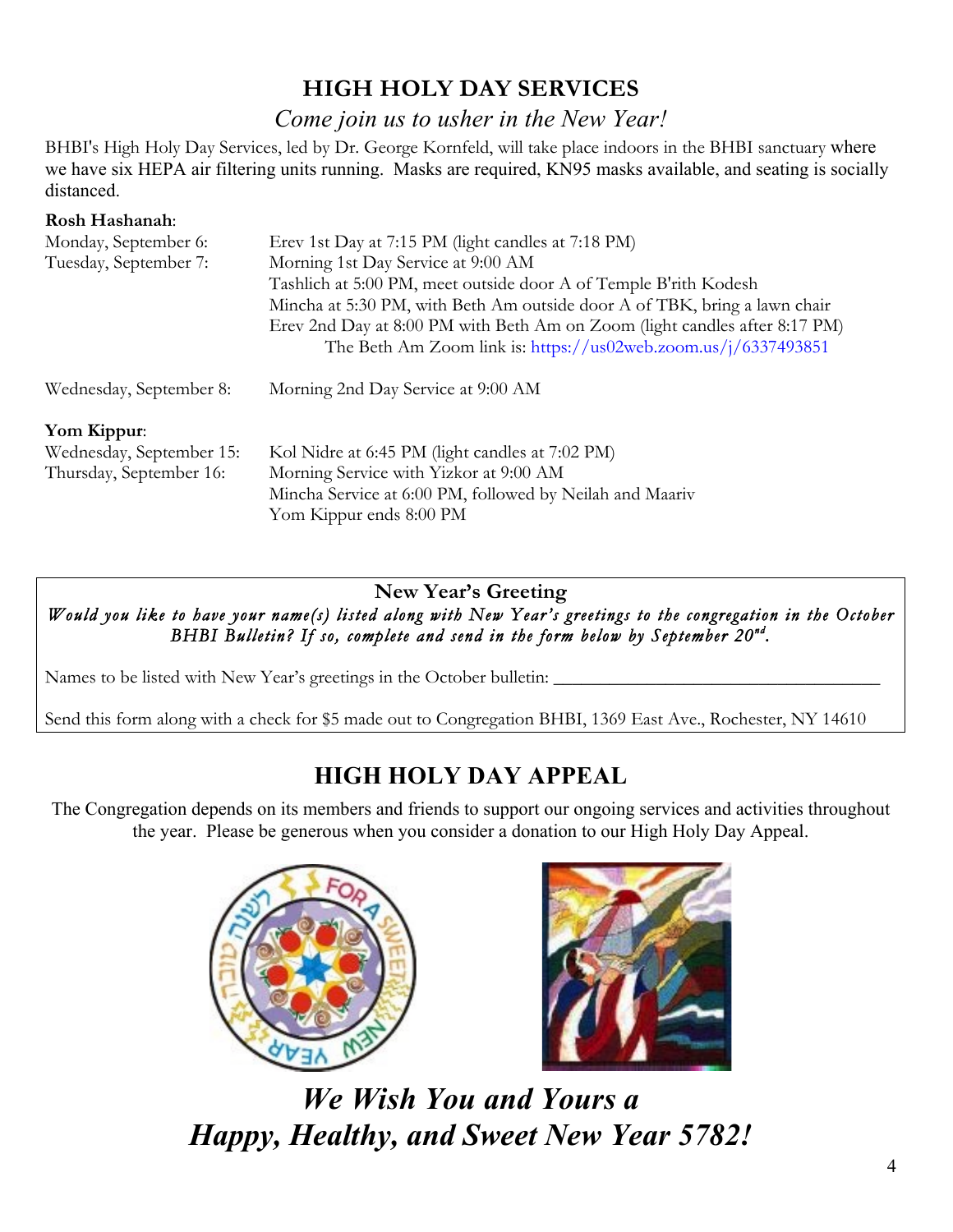### **YAHRZEITS**

At the following Shabbat Services we will read the names of our late loved ones whose Yahrzeits will occur on that Shabbat or during the following week.

| Sept $3-4$             | Elul/Tishrei | Sept 10-11         | Tishrei | Sept 17-18           | Tishrei | Sept 24-25          | Tishrei |
|------------------------|--------------|--------------------|---------|----------------------|---------|---------------------|---------|
| Trudy Bender Baran     | 27           | Hyman A. Davis*    | 5       | Annie Kovel*         | 14      | Marie L. Steinmetz* | 19      |
| I. Robert Lewis*       | 27           | Rose Lewis*        | 6       | Harris I. Cenzer*    | 18      | Leon Titof          | 20      |
| Phillip Rogachefsky*   | 27           | Annie Schwartz*    | 6       | Ben Hobel*           | 18      | Stanley Toker*      | 20      |
| Janet Kanthor*         | 28           | Fannie R. Spector* | 8       | Jean Traub*          | 18      | Tamar Rogachefsky*  | 22      |
| Anna Levin*            | 28           | Averil Toker       | 9       |                      |         | Daniel Horowitz     | 23      |
| Gerald Glaser*         | 29           | Fanny Kovelski*    | 10      |                      |         | Beverly Clark*      | 24      |
| Mazel Tov Levy         | 29           | Milton Honickman   | 11      | *Denotes name        |         | David Israel        | 24      |
| Shirley Arlene Dvorkin |              |                    |         | memorialized on      |         | Robert Steinmetz*   | 24      |
| Ronni Lynn Gordon*     |              |                    |         | <b>BHBI</b> Memorial |         | Morris Album*       | 25      |
| David Lester Kauffman* |              |                    |         | Plaque               |         |                     |         |
| Katie Metlay           |              |                    |         |                      |         |                     |         |
| Catherine Braz*        |              |                    |         |                      |         |                     |         |

We pray that our mourners will be comforted among all the mourners of Zion and Jerusalem and that the memory of the deceased continues to be a blessing to all who knew them.

### **MEMORIAL PLAQUES**

You can memorialize a friend or loved one on a BHBI memorial plaque. Our memorial plaques are very reasonably priced. For more information, contact Leon Metlay at BHBIRochester@gmail.com.

### **CEMETERY PLOTS**

Did you know that BHBI has designated sections at Stone Road, Britten Road and Mt. Hope Cemeteries and that we sell cemetery plots? If you would like more information, contact Steve Teitel at BHBIRochester@gmail.com.

### **TOPS CARDS**

So far our *TOPS* Gift Card fundraiser has been quite successful. Remember, *TOPS* Gift Cards are now available through BHBI in \$50 denominations. To purchase *TOPS* Gift Cards, contact Ira Cohen at 943-1040 or by e-mail at gouldron@aol.com

### **AD SPONSORS**

We are always looking for additional businesses that are interested in placing an ad in the BHBI Bulletin. If you know of someone whose business or company may be interested, please have them contact the congregation at BHBIRochester@gmail.com

## **THANKS TO OUR AD SPONSORS**